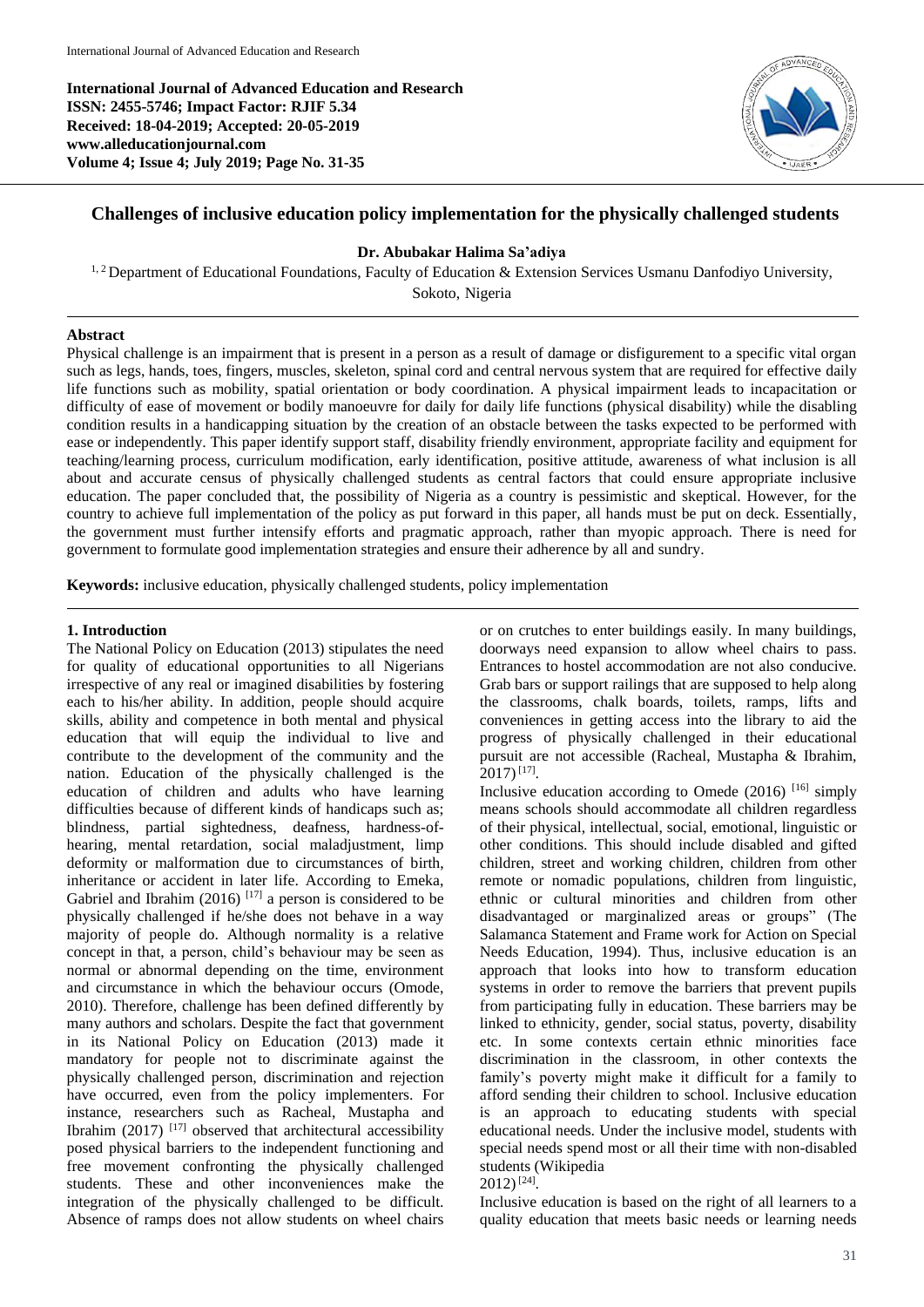and enriches life. Focusing particularly on vulnerable and marginalized groups, it seeks to develop the full potential of every individual. The ultimate goal of inclusive quality education is end all forms of discrimination and foster social cohesion (UNESCO 2004)<sup>[2]</sup>. However, Stevens (2009)<sup>[20]</sup> considers an inclusive classroom as a replacement option for students with learning disabilities. The author explains further, that, it is a least restrictive form of education for special needs students and it allows the students to be included in a typical classroom enrolment with his or her peers.

## **Meaning, Concept and Theory of Inclusive Education**

Inclusive education is based on the simple idea that every child and adult is valued and deserves the same opportunities and experiences. Inclusive education is about people with disabilities whether the disability is mild or severe, hidden or obvious participating in everyday activities, just like they would if their disability were not present. It's about building friendships, membership and having opportunities just like everyone else (Racheal, Mustapha & Ibrahim,  $2017$ )  $^{[17]}$ . Inclusive education happens when learners with and without disabilities participate and learn together in the same classes.

According to Sarason & Skinner (1996)  $^{[19]}$  physically challenged individuals have many challenges facing them from birth. Not only due to the children having their disabilities as a challenged in their live but difference is often being hauled off to their parents. These children are also often ignored by their parents because the parents are afraid or don't know how to handle or approach them. These children often developed a sense of mistrust that has no one to take care of all their special needs, this leads to attachment problem. Those with attachment problems are more likely to have mental problem later in life, such as depression and anxiety, and also attention problem (Sarason & Skinner, 1995:5)  $[19]$ . Therefore, inclusive education is operated on the basis of the principles of promoting equitability in learning; equalization of learning and daily life environment experiences; ensuring commensurate learning opportunities for all learners; prioritization of meeting of functional learning for all learners, irrespective of their abilities and social backgrounds; and inclusiveness (UNESCO, 1994)<sup>[23]</sup>.

### **Meaning, Concept and Theory of the Physically Challenged**

The term physically challenged according to Emeka, Gabriel and Ibrahim (2016)  $[17]$  refers to the medical of traumatic sign of damage or disfigurement to a specific vital organ (legs, hands, toes, fingers, skeleton, spinal cord, central nervous system, etc.) required for effective daily life functions such as mobility, spatial orientation or body coordination. A physical impairment leads to incapacitation or difficulty of ease movement or bodily manoeuvre for daily life functions (physical disability); while the disabling condition results in a handicapping situation by the creation of an obstacle between the tasks expected to be performed with ease or independently (Emeka, Gabriel & Ibrahim, 2016: 250). Special needs interventions are required in the educational settings to enable individuals with physical impairment to overcome their disabilities and handicaps.

The special educational needs of the physically challenged persons according to Emeka, Gabriel and Ibrahim, (2016:

 $254$ <sup>[17]</sup> include the following:

- 1. Specialized assistance for overcoming handicapping situations in the form of scientifically oriented/technology devices and human assistance. Wheel chairs; life support gadgets or drugs; constant human care and assistance; are the types of services always required by physically challenged persons.
- 2. Physical and architectural special designs and adaptations for enhancing access and enabling easier overcoming of physical barriers.
- 3. Physical adjustments and reservations in the homes, community spaces, schools and classrooms for ease of accommodation.
- 4. Specialized medical services for those who are on chemotherapy and who may also need intermittent medical attention while at home, school or rehabilitation facility.
- 5. Physiotherapy and psychotherapy services for attending to personality and physical illness conditions respectively in the homes, schools and rehabilitation centres.

Bugesk (1962) propounded a theory that is concerned with the significance of psychological development of higher mental function. Bugesk presented dynamic assessment of the physically challenged. According to him the structure of physically challenged person is so complex and it can be studied through simple summing up symptoms primary disorder (visual, hearing, language and impairment) and these symptoms lead to the children exclusion from the social, cultural, traditional and educational environment. He stressed the importance of social learning in the upbringing and educational of the physically challenged persons. Bugesk also criticized the teacher, parents, psychologist to the child's normality and suggest the need for psychologist to be concerned on the adjustment of physically challenged individuals.

## **Global Overview of Inclusive Education Policy**

In the arena of education, national policies, especially in developing countries, are driven by international organization manifestos especially those from the United Nations International Children and Emergency Fund (UNICEF) and the United Nation Educational Scientific, and Cultural Organization (UNESCO) declarations. From the late 1980s UNICEF began to take on the issue of education for children as a central goal. In pursuance of this goal, the organization produced a binding international instrument known as the Convention on the Rights of the Child (CRC) in 1989. The Convention sets out 54 articles and two Optional Protocols. Part I, Article 2, Section 1 of the Convention states. "State Parties shall respect and ensure the rights set forth in the present Convention to each child within their jurisdiction without discrimination of any kind, irrespective of the child's or his or her parent's or legal guardian's race, colour, sex, language, religion, political or other opinion, national, ethnic or social origin, property, disability, birth or other status" (Office of the United Nations Commissioner for Human Rights, (http://www2.ohchr.org/english/law/crc.htm). Nigeria has also enacted its own Child's Rights Act, Laws of the Federation 2004. Also of significant importance is the UNESCO's Declaration on Education for All (EFA) in 1990, the Salamanca Statement Framework for Action 1994,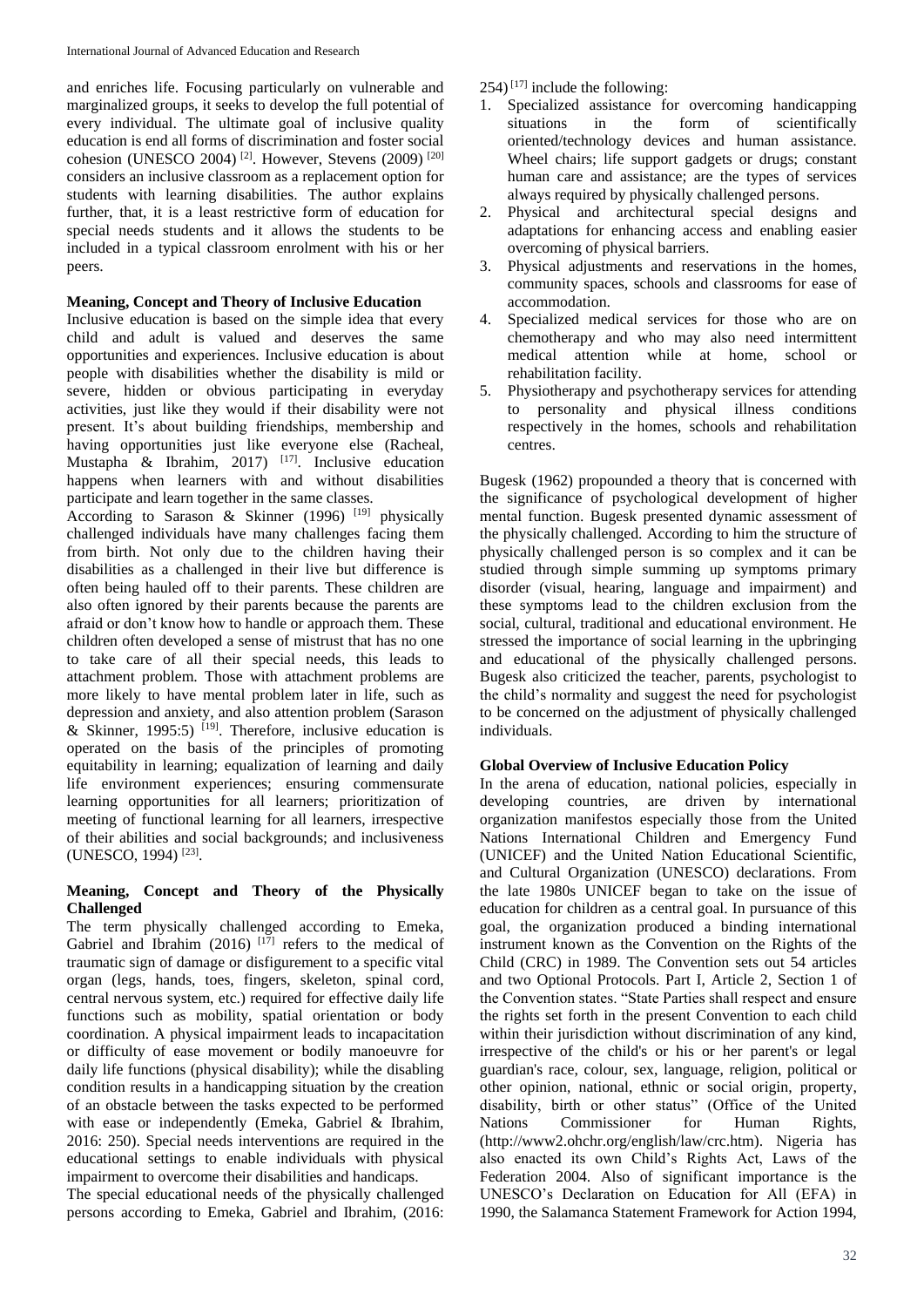and the World Education Forum in Dakar, Senegal, in 2000. All of these form the coherent force that influenced the adoption of National Policies on the Education of children with disabilities in Nigeria (Agunloye, Pollingue, Davou & Osagie, 2011)<sup>[3]</sup>.

## **Inclusive Education Policy in Nigeria**

Attempts to entrench an inclusive education policy in Nigeria dates back to 1976 when the Universal Primary Education was introduced although with little success. In 1977, the first National Policy on Education was formulated. This document contained some provisions for special education including the idea of equalizing education for all children irrespective of their physical, mental, and emotional state (Garuba cited in Omede, 2016)<sup>[16]</sup>. One of the first states in Nigeria to move forward with the dictates for the education of children with special needs in the 1977 National Policy on Education was Plateau State; by enacting the Plateau State Handicapped Law in 1981 which makes the education of children with disabilities compulsory with a provision for the rehabilitation of adults with disabilities.

As a result of political instability, Nigeria was unable to formulate a coherent national policy on education, especially the education of children with special needs until 1999 when a democratic system of government began to take root again; following three decades of military dictatorship. In 1999 the Universal Basic Education (UBE) policy was adopted and enacted into law in 2004 as the UBE Act which makes a provision of 2% of its Consolidated Revenue Fund (CRF) to finance the UBE program. Thus, the compulsory free Universal Basic Education Act, 2004, provides a legal framework within which the Federal Government supports states towards achieving uninterrupted nine-year compulsory Universal Basic Education for all children in primary and junior secondary school levels throughout the country **(**http://www.fme.gov.ng/pages/cati.asp**).** However the actual provision for funding of the education of children with special needs, as a National Education Policy under the UBE Act, was not put into effect until 2008 (Ajuwon, 2008).

This was when the policy of Inclusive Education was officially and formally adopted as an integral part of the UBE policy. Section 7 of the revised National Policy on Education (2013) explicitly recognizes that children and youth with special needs shall be provided with inclusive education services. The commitment is made to equalize educational opportunities for all children, irrespective of their physical, mental, psychological or emotional disabilities. Undoubtedly, these are lofty goals intended to improve the quality of special education services, but much more is needed to translate the goals into concrete action.

### **Challenges of achieving Inclusive Education in Nigeria**

The Nigerian National Policy on Education though laudable, but has not translated into adequate inclusive educational opportunities for physically challenged students. The policy for now remains mere rhetoric. Oladejo and Oladejo (2011) [14] in buttressing this observation reported that strategies that will make inclusion work in Nigeria are yet to be put in place. Regular education teachers are the pivot on which inclusive education stands. Their relevance to the success of inclusion is so important that the world cannot afford to ignore them. Oladele, Ogunwale and Dafwat (2016) [15]

posited that for inclusion to be successfully practiced support staff, disability friendly environment, appropriate facility and equipment for teaching/learning process, curriculum modification, early identification, positive attitude, awareness of what inclusion is all about and accurate census of physically challenged students are central factors that would ensure appropriate inclusive education worldwide and which is not available in Nigeria. This is supported by Yeo  $(2005)$ <sup>[25]</sup> who reported the World Health Organization (WHO) as estimating that 'there are approximately 19,000,000 (Nineteen Million) disabled people living in Nigeria'. Yeo further reported WHO as claiming that this figure is equivalent to 20% of Nigeria's total population. Nigeria cannot afford to ignore persons with disabilities because of their high population and because of their ineffable right to education.

The study of Oladele, Ogunwale and Dafwat (2016) [15] revealed that respondents claimed that teaching physically challenged students could result in having children with disabilities. The respondents averred that they feel uncomfortable interacting with physically challenged students, they also see collaboration with other specialists within the regular classroom as intrusion. The respondents also opined that inclusive education in regular schools is an imposition on regular teachers. UNESCO (1994)<sup>[23]</sup>, Boyle, Scriven, Durling and Downes (2011) [8] affirmed that knowledge of inclusion and attitudinal factors play an invaluable role in the integration of special needs children within the regular education setting. It is therefore posited here that negative attitude of custodians of inclusionary practices would adversely affect persons with disabilities within and outside the classroom. Lack of knowledge where inclusionary practices are also concerned would not augur well for persons with disabilities.

Scheduled interview with teachers and Ministry officials revealed that Nigerian Primary schools are not disability friendly in terms of environment. Participants in this study revealed that schools are not architecturally designed to accommodate physically challenged students. Akinpelu, Oyewumi, Oyawole, and Azanor  $(2012)$ <sup>[7]</sup> in affirming this finding reported that Nigerian schools lack facilities that could make the environment conducive for persons with disabilities. Overcrowded classrooms where large population of 'normal pupils' overwhelm regular teachers, as discovered in this study does not show that Nigeria is ready to practice inclusion. This is also noted by (Ajuwon, 2012 and Mushoriwa, 2001)<sup>[6, 13]</sup>. Inclusion will not become possible if persons with disabilities increase the already high population of children in many of our schools in Nigeria as discovered in this study. Persons with disabilities are supposed to be educated in the nearest schools to their home. A situation where students are too many in a class means that when inclusion becomes a reality in Nigeria, persons with disabilities are going to be at disadvantage when they find themselves in classrooms with high population of students.

Scheduled interview with some participants as reported by Oladele, Ogunwale and Dafwat (2016) [15] in their studies revealed that appropriate equipment and materials needed to make inclusion practicable are not in place. The work of Lang and Upah (2008) <sup>[12]</sup> and Anumonye in Oladele, Ogunwale and Dafwat (2016) corroborated the findings of these researchers. Regular education teachers and Ministry of Education staff as indicated in this study are not aware of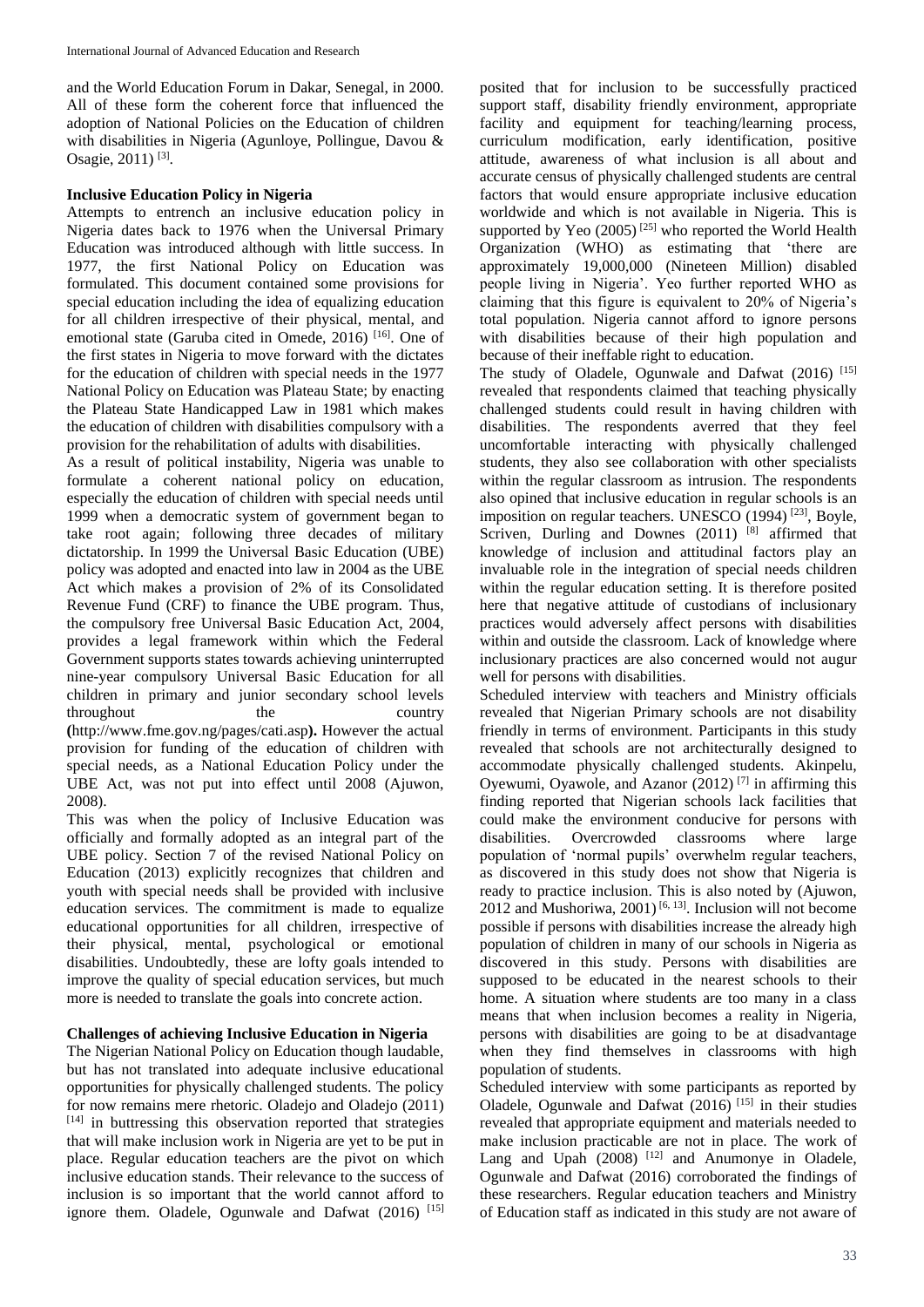ongoing efforts by policy makers to modify the present curriculum being used by primary school teachers to accommodate inclusionary practices. They are also not aware of early intervention strategies being propounded by policy makers for early identification of persons with disabilities. Participants from the ministry reported that there are records to show the total enrolment of students with disabilities attending special schools at primary and secondary school levels. There are however, no accurate data of persons with disabilities who are in regular schools in the states sampled. According to Ajobiewe (2000) without accurate census, it will not be easy to adequately and efficiently serve people whose number is not known. The figures of persons with special needs given by the Federal Ministry of Education 1986 and the UNESCO figure of 1998 according to Adedoja (1998)<sup>[2]</sup> are merely projections and estimate. Yeo  $(2005)$ <sup>[25]</sup> explained that the 19,000, 000 figure given by WHO as the population of persons with disabilities in Nigeria could also be an estimate. Meetings held with the National Planning Commission and the National Bureau for Statistics confirmed that there are not reliable statistics of persons with disabilities in Nigeria (Yeo, 2005)  $[25]$ . There are evidences to show that some higher institutions in Nigeria are training special educators who are potential collaborators with regular teachers once inclusion has taken root in Nigeria. Support personnel such as braillists and sign language interpreters are also available in some special schools in Nigeria. Support staffs such as itinerant teachers' resource room personnel and note takers as revealed by scheduled interview are not on ground if inclusive education were to be a project that will start very soon in Nigeria. It should not be noted that the support staff who are on ground in Nigeria for example special educators hardly collaborate with regular teachers. The basis for collaboration has not arisen because Nigerian government at all levels is yet to see the need for inclusionary practices.

### **Suggestions**

Inclusive education in Nigeria is still feasible. However, it requires stakeholders in education and the governments at all levels in particular to take bold steps and urgent measures. Therefore, the following must be noted and acted upon as a matter of urgency.

- 1. Schools should be proactive in making changes that will cater for physically challenged students. This can be achieved by formulating long-term plans and policy on the curriculum modification and accommodation for persons with disabilities.
- 2. The federal government should increase allocation to education sector. Universal Basic Education Commission (UBEC) should be well funded. In fact, the UNESCO's recommended 26% of the annual budgetary allocation to education sector. This will help to solve the funding problem.
- 3. The government at all levels should conduct a census to ascertain the accurate figure of physically challenged students.
- 4. Apart from making education free, government should ensure to introduce meal at least once a day for day schools and thrice a day for boarding schools. Pupils should be given free uniform and other necessary teaching and learning materials. This will further

encourage physically challenged students and will also encourage parents/guardians to send their wards to school, having known fully that they need to put in little financial inputs.

- 5. Adequate practice support staff, disability friendly environment, appropriate facilities and equipment for teaching/learning should be provided by the government at all levels to ensure appropriate inclusive education for physically challenged students.
- 6. Finally, both Federal and State government should ensure that our schools are architecturally designed and conducive to accommodate persons with disabilities.

### **Conclusion**

This paper recaps inclusive education, education of the physically challenged students, inclusive education policy in general and in Nigeria, current status of physically challenged education and challenges of achieving inclusive education in Nigeria. It can therefore be concluded that, the government has not pursued vigorously this idea of integration and inclusion of physically challenged students and the fact still remains that there are various challenges jeopardizing the implication of inclusive education in Nigeria. It can thus, be said that the possibility of Nigeria as a country to achieve inclusive education is pessimistic and skeptical. However, for the country to achieve full implementation of the policy as put forward in this paper, all hands must be put on deck. Essentially, the government must further intensify efforts and pragmatic approach, rather than myopic approach. There is need for the government to formulate good implementation strategies and ensure their strict adherence by all and sundry.

### **Reference**

- 1. Adetoun O. Inclusive education for the learning disabled: To be or not to be. In B. Okeke and T. Ajobiewe (eds), *Inclusive Education and Related I,* 2003, 15-18.
- 2. Adedoja TA. *Identification of ability in disability*. A paper presented at a workshop organised for community development and social welfare officers at Oyo Nigeria, 1998.
- 3. Agunloye OO. Pollingue AB, Davou P, Osagie R. Policy and Practice of Special Education: Lessons and Implications for Education Administration from Two Countries. International Journal of Humanities and Social Science. 2011; 1(9):90-95.
- 4. Ajobiewe T. *Management of disability in the family and community*. Ibadan Teton Educational Services, 2000.
- 5. Ajuwon PM. Inclusive Education for Students with Disabilities in Nigeria: Benefits, Challenges and Policy Implications. International Journal of Special Education. 2008; 23(3):11-16.
- 6. Ajuwon PM. Making Inclusive Education Work in Nigeria: Evaluation of Special Educators' Attitudes. *Disability Studies Quarterly.* 2012; 32(2):20-26.
- 7. Akinpelu EB. Oyewumi AM, Oyewole MO, Azanor, FO. Implications of architectural design and banking system on students with disabilities at the Federal College of Education (Special) Oyo, Oyo State Nigeria. Paper presented at the 1st international interdisciplinary conferences of Catholic University of Eastern Africa on 27th– 31st June at Lagata Nairobi Kenya, 2012.